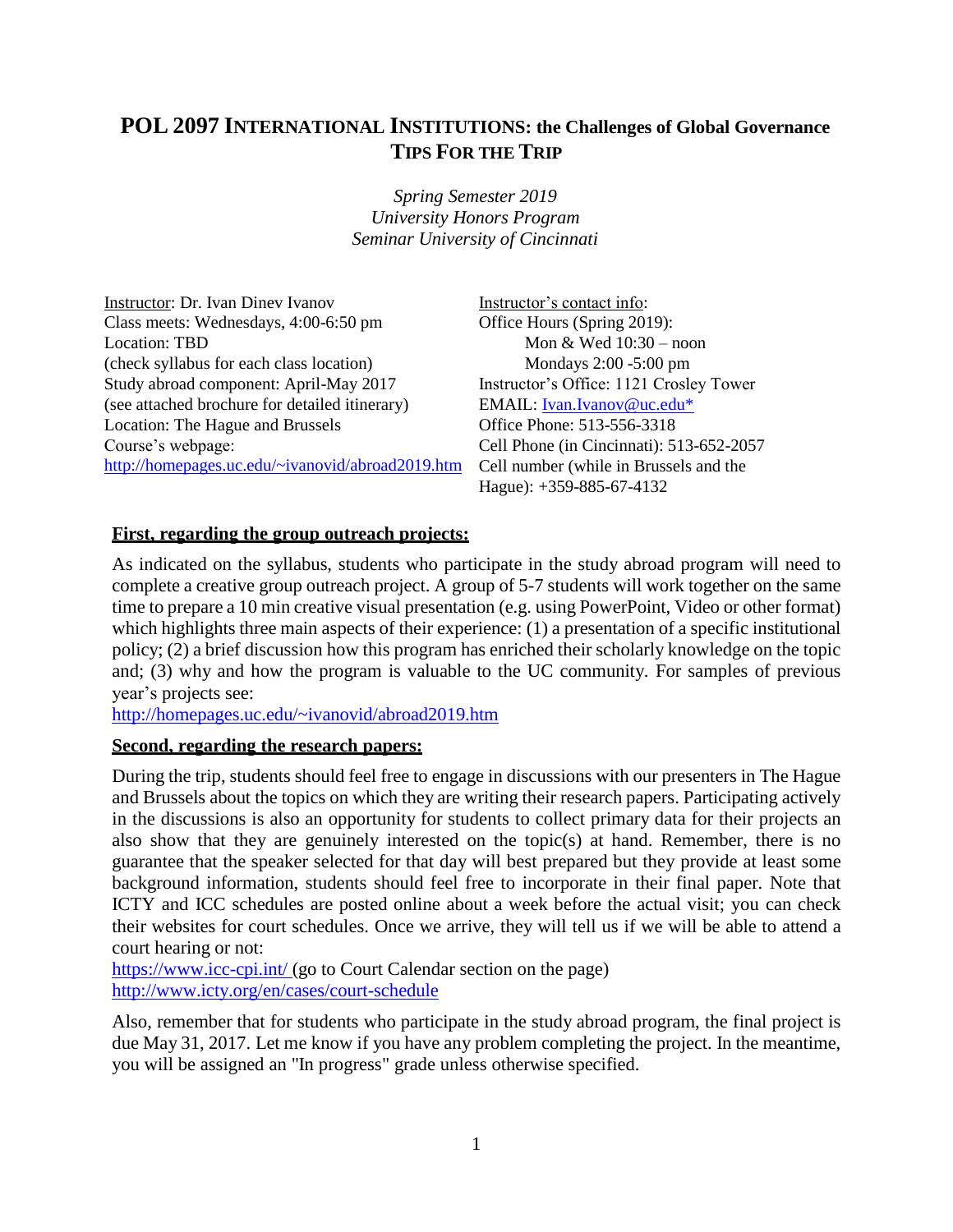### **Third, regarding packing and preparations for the trip:**

Make sure you pack light -- for 10 days you don't need more than 1 checked back and 1 carry on item – a purse or backpack. Take confirmable wheeled suitcases that you can carry at airports, train & metro stations and on the bus. Note that the weather in The Hague in Brussels is generally cooler this time of the year than in Cincinnati (although we have had hot waves in the past). It is likely that it will be raining at least two-three days so make sure to pack umbrellas or raincoats/ rain jackets. If you plan to use electric devices make sure to purchase adapters from Target or other locations. Continental Europe uses 220V electricity. You can bring your cell phones but I will discourage you from using roaming services unless you have international plans with flat minutes and gigabytes of data. Please, contact your cell phone provider beforehand and make sure that they will not charge you excessive fees. Feel free to bring tablets and/ or laptops at your preference. The hotels and restaurants or cafes will most likely have WiFi network (mostly free) so you will be able to use Internet services there. You can use whatsapp or viber apps or skype/ facetime, etc to place phone calls to the US.

### **Fourth, regarding the dress code during the visits:**

When visiting various int'l institutions that the dress code is business or business casual – the includes suits, khaki pants, slacks, and skirts, as well as short-sleeved polo shirts, jeans could be okay in combination with jackets and shirts, tie is optional. Bring comfortable clothes and shoes (no high heels!!!). Remember that our group will through security every time we visit any of these institutions and you will need to **bring your passport with you every time** to verify your identity before you get access to these institutions. If you don't have your passport with you, you will not be allowed to enter the premise and attend the event. Also, note that at ICTY and ICC you will not be allowed to bring digital devices (phones, computers, etc) in the courtrooms – only a pen and a notepad (as well as your passport). Each of the two courts will have lockers for your convenience (ICTY lockers are really small so you need to plan ahead).

## **Fifth, regarding the free day(s) on the schedule:**

As you have noticed we will have free days on weekends or Sundays (check the tentative schedule for details). During these days, you can choose to stay in the city where the group is (i.e. The Hague or Brussels) and do some sightseeing there. I will also prepare a list and a plan for stuff to do in town. You can also use the time to travel to other places and cities around The Hague and Brussels. For the weekend in The Hague, I would recommend to go to Amsterdam, Rotterdam, Utrecht or another location within 3 hours train ride. In this case, you will be departing from and returning to Den Haag HS train station. In any case, you need to plan carefully and be back at our hotel in The Hague no later than 8 pm in the evening the same day. Make sure to notify us if there are any delays. For the weekend in Brussels, I would recommend Bruges, Ghent, Antwerp or Liege or another location within 3 hours train ride. In this case, you will be departing from and returning to either Brussels Midi or Brussels Central train stations. The same rule applies in Brussels -- you need to plan carefully and be back at our hotel in Brussels no later than 8 pm in the evening the same day. We recommend you to travel in group and watch out for each other. Plan accordingly! For detailed train schedules visit:

<https://www.b-europe.com/Travel/Destinations/The%20Hague> <http://www.belgianrail.be/jp/sncb-nmbs-routeplanner/query.exe/en>